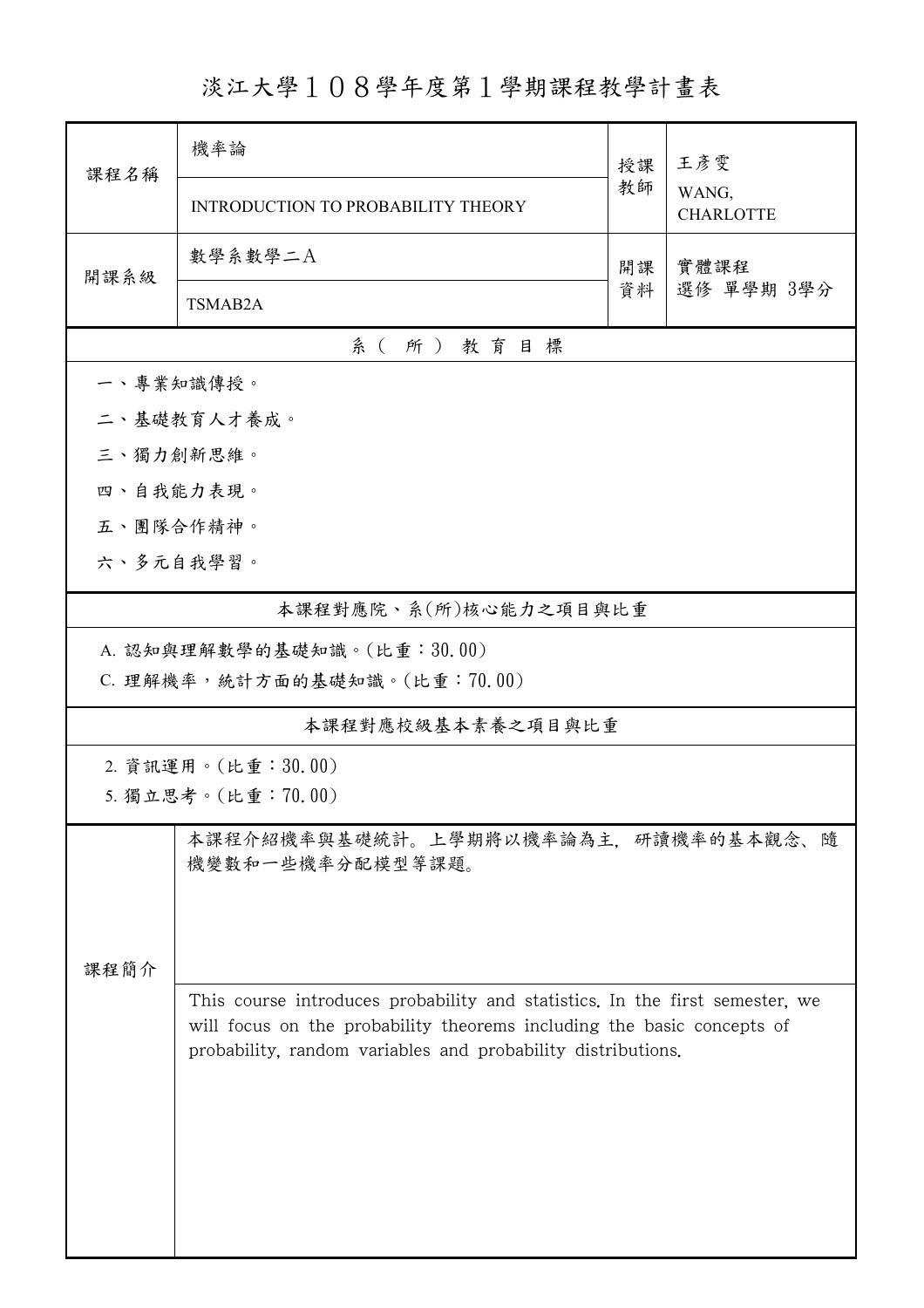## 本課程教學目標與認知、情意、技能目標之對應

將課程教學目標分別對應「認知(Cognitive)」、「情意(Affective)」與「技能(Psychomotor)」 的各目標類型。

一、認知(Cognitive):著重在該科目的事實、概念、程序、後設認知等各類知識之學習。

二、情意(Affective):著重在該科目的興趣、倫理、態度、信念、價值觀等之學習。

三、技能(Psychomotor):著重在該科目的肢體動作或技術操作之學習。

| 序<br>號       | 教學目標(中文)                     |                                          |                                      | 教學目標(英文)                                                                                               |                      |  |  |  |  |
|--------------|------------------------------|------------------------------------------|--------------------------------------|--------------------------------------------------------------------------------------------------------|----------------------|--|--|--|--|
| $\mathbf{1}$ | 一些機率分配模型                     |                                          |                                      | 學習機率的基本觀念、隨機變數和 Learn basic concepts of probability, random variables<br>and probability distributions |                      |  |  |  |  |
|              | 教學目標之目標類型、核心能力、基本素養教學方法與評量方式 |                                          |                                      |                                                                                                        |                      |  |  |  |  |
| 序號           | 目標類型                         | 院、系 $(\text{m})$<br>核心能力   基本素養          | 校級                                   | 教學方法                                                                                                   | 評量方式                 |  |  |  |  |
| $\mathbf{1}$ | 認知                           | AC                                       | 25                                   | 講述、討論                                                                                                  | 測驗、作業、討論(含<br>課堂、線上) |  |  |  |  |
|              | 授課進度表                        |                                          |                                      |                                                                                                        |                      |  |  |  |  |
| 週<br>坎       | 日期起訖                         |                                          |                                      | 內 容 (Subject/Topics)                                                                                   | 備註                   |  |  |  |  |
| 1            | $108/09/09$ ~<br>108/09/15   | Axioms of Probability                    |                                      |                                                                                                        |                      |  |  |  |  |
| 2            | $108/09/16$ ~<br>108/09/22   | Axioms of Probability                    |                                      |                                                                                                        |                      |  |  |  |  |
| 3            | $108/09/23$ ~<br>108/09/29   | Axioms of Probability                    |                                      |                                                                                                        |                      |  |  |  |  |
| 4            | $108/09/30$ ~<br>108/10/06   | Conditional Probability and Independence |                                      |                                                                                                        |                      |  |  |  |  |
| 5            | $108/10/07$ ~<br>108/10/13   | Conditional Probability and Independence |                                      |                                                                                                        |                      |  |  |  |  |
| 6            | $108/10/14$ ~<br>108/10/20   | Random Variables                         |                                      |                                                                                                        |                      |  |  |  |  |
|              | $108/10/21$ ~<br>108/10/27   | Random Variables                         |                                      |                                                                                                        |                      |  |  |  |  |
| 8            | $108/10/28$ ~<br>108/11/03   | Random Variables                         |                                      |                                                                                                        |                      |  |  |  |  |
| 9            | $108/11/04$ ~<br>108/11/10   | Continuous Random Variables              |                                      |                                                                                                        |                      |  |  |  |  |
| 10           | $108/11/11$ ~<br>108/11/17   | 期中考試週                                    |                                      |                                                                                                        |                      |  |  |  |  |
| 11           | $108/11/18$ ~<br>108/11/24   |                                          | Continuous Random Variables          |                                                                                                        |                      |  |  |  |  |
| 12           | $108/11/25$ ~<br>108/12/01   |                                          | Jointly Distributed Random Variables |                                                                                                        |                      |  |  |  |  |
| 13           | $108/12/02$ ~<br>108/12/08   | Jointly Distributed Random Variables     |                                      |                                                                                                        |                      |  |  |  |  |
| 14           | $108/12/09$ ~<br>108/12/15   | Properties of Expectation                |                                      |                                                                                                        |                      |  |  |  |  |